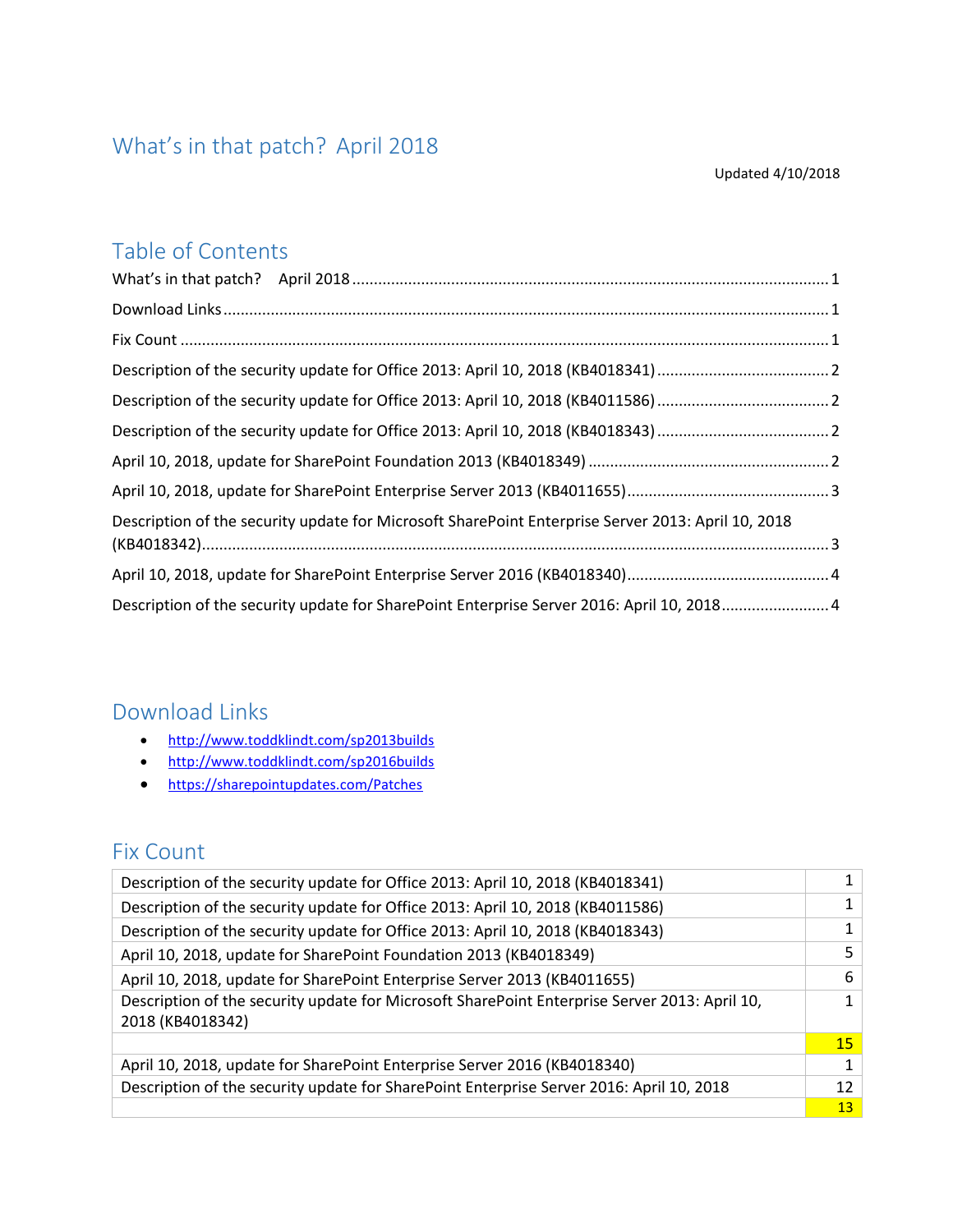# <span id="page-1-0"></span>Description of the security update for Office 2013: April 10, 2018 (KB4018341)

This security update resolves vulnerabilities in Microsoft Office that could allow remote code execution if a user opens a specially crafted Office file. To learn more about these vulnerabilities, see [Microsoft Common Vulnerabilities and Exposures CVE-2018-1028.](https://portal.msrc.microsoft.com/en-US/security-guidance/advisory/CVE-2018-1028)

## <span id="page-1-1"></span>Description of the security update for Office 2013: April 10, 2018 (KB4011586)

This security update resolves vulnerabilities in Microsoft Office that could allow remote code execution if a user opens a specially crafted Office file. To learn more about these vulnerabilities, see [Microsoft Common Vulnerabilities and Exposures CVE-2018-1028.](https://portal.msrc.microsoft.com/en-US/security-guidance/advisory/CVE-2018-1028)

### <span id="page-1-2"></span>Description of the security update for Office 2013: April 10, 2018 (KB4018343)

This security update resolves vulnerabilities in Microsoft Office that could allow remote code execution if a user opens a specially crafted Office file. To learn more about these vulnerabilities, see [Microsoft Common Vulnerabilities and Exposures CVE-2018-1028.](https://portal.msrc.microsoft.com/en-US/security-guidance/advisory/CVE-2018-1028)

### <span id="page-1-3"></span>April 10, 2018, update for SharePoint Foundation 2013 (KB4018349)

This update fixes the following issues:

- The completed check mark column in **Task List** does not read out by screen reader and does not have the focus indication.
- When a website is deleted, records from Site Version for this website are not removed.
- When you view a calendar item in the Edit Page in SharePoint, you receive an unexpected error message that resembles the following:

Sorry, something went wrong An unexpected error has occurred.

This update also contains the following improvements:

- Updates the following outdated time zones:
	- Central Brazilian Standard Time (UTC-04:00) Cuiaba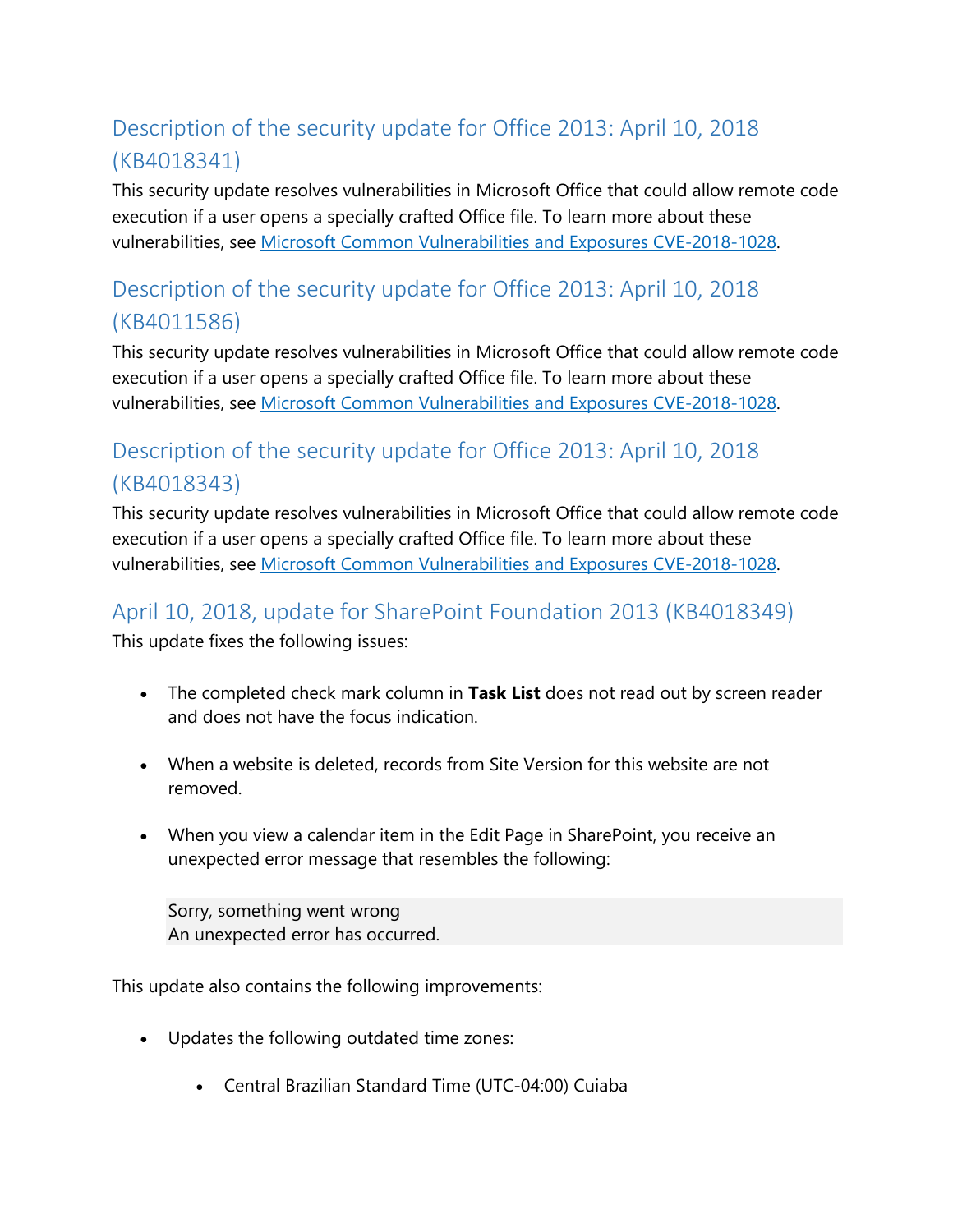- Fiji Standard Time (UTC+12:00) Fiji
- Iran Standard Time (UTC+03:30) Tehran
- Israel Standard Time (UTC+02:00) Jerusalem
- Morocco Standard Time (UTC+00:00) Casablanca
- Pacific SA Standard Time (UTC-04:00) Santiago
- Pacific Standard Time (Mexico) (UTC-08:00) Baja California
- Paraguay Standard Time (UTC-04:00) Asuncion
- Syria Standard Time (UTC+02:00) Damascus
- Changes the retention policy to keep the number of records in the **TimerJobHistory** table from 10,000 to 3 days.

### <span id="page-2-0"></span>April 10, 2018, update for SharePoint Enterprise Server 2013 (KB4011655)

This update contains the following improvement:

• Provides suitable translation for updated timezone labels.

### <span id="page-2-1"></span>Description of the security update for Microsoft SharePoint Enterprise Server 2013: April 10, 2018 (KB4018342)

This security update resolves vulnerabilities in Microsoft Office that could allow remote code execution if a user opens a specially crafted Office file. To learn more about these vulnerabilities, see the following Microsoft Common Vulnerabilities and Exposures CVEs:

- [CVE-2018-1005](https://portal.msrc.microsoft.com/en-US/security-guidance/advisory/CVE-2018-1005)
- [CVE-2018-1014](https://portal.msrc.microsoft.com/en-US/security-guidance/advisory/CVE-2018-1014)
- [CVE-2018-1032](https://portal.msrc.microsoft.com/en-US/security-guidance/advisory/CVE-2018-1032)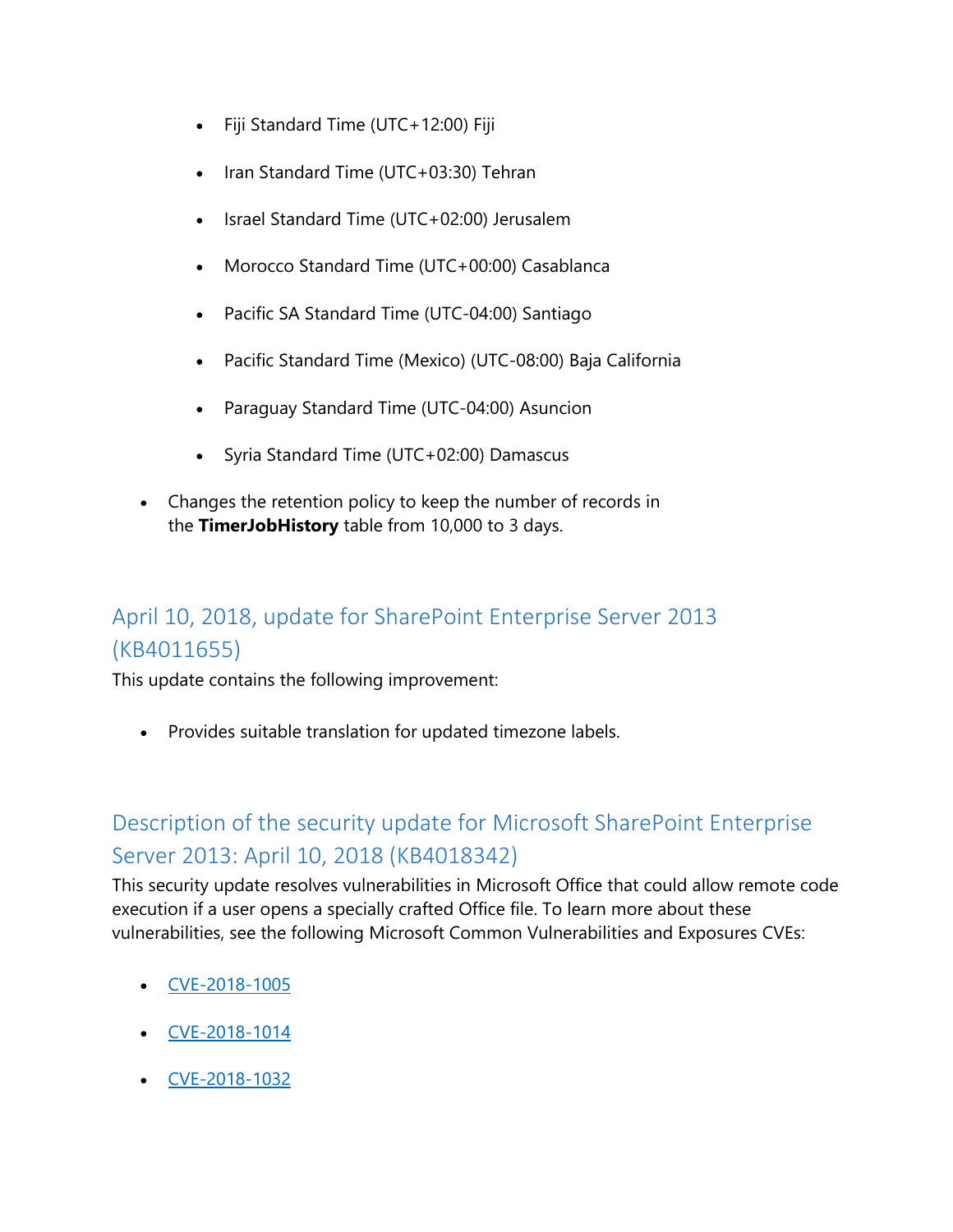### <span id="page-3-0"></span>April 10, 2018, update for SharePoint Enterprise Server 2016 (KB4018340)

#### **Improvements and fixes**

• This update fixes an issue that a double hash tag symbol  $(\# \#)$  displays in an information message in all languages when you start following a hash tag (#).

# <span id="page-3-1"></span>Description of the security update for SharePoint Enterprise Server 2016: April 10, 2018

This security update resolves vulnerabilities in Microsoft Office that could allow remote code execution if a user opens a specially crafted Office file. To learn more about these vulnerabilities, see the following Microsoft Common Vulnerabilities and Exposures CVEs:

- [CVE-2018-1005](https://portal.msrc.microsoft.com/en-US/security-guidance/advisory/CVE-2018-1005)
- $\bullet$  [CVE-2018-1014](https://portal.msrc.microsoft.com/en-US/security-guidance/advisory/CVE-2018-1014)
- [CVE-2018-1028](https://portal.msrc.microsoft.com/en-US/security-guidance/advisory/CVE-2018-1028)
- [CVE-2018-1032](https://portal.msrc.microsoft.com/en-US/security-guidance/advisory/CVE-2018-1032)

**Note** To apply this security update, you must have the release version of SharePoint Enterprise Server 2016 installed on the computer.

This public update delivers Feature Pack 2 for SharePoint Server 2016, which contains the following feature:

• SharePoint Framework (SPFx)

This public update also delivers all the features that were included in Feature Pack 1 for SharePoint Server 2016, including: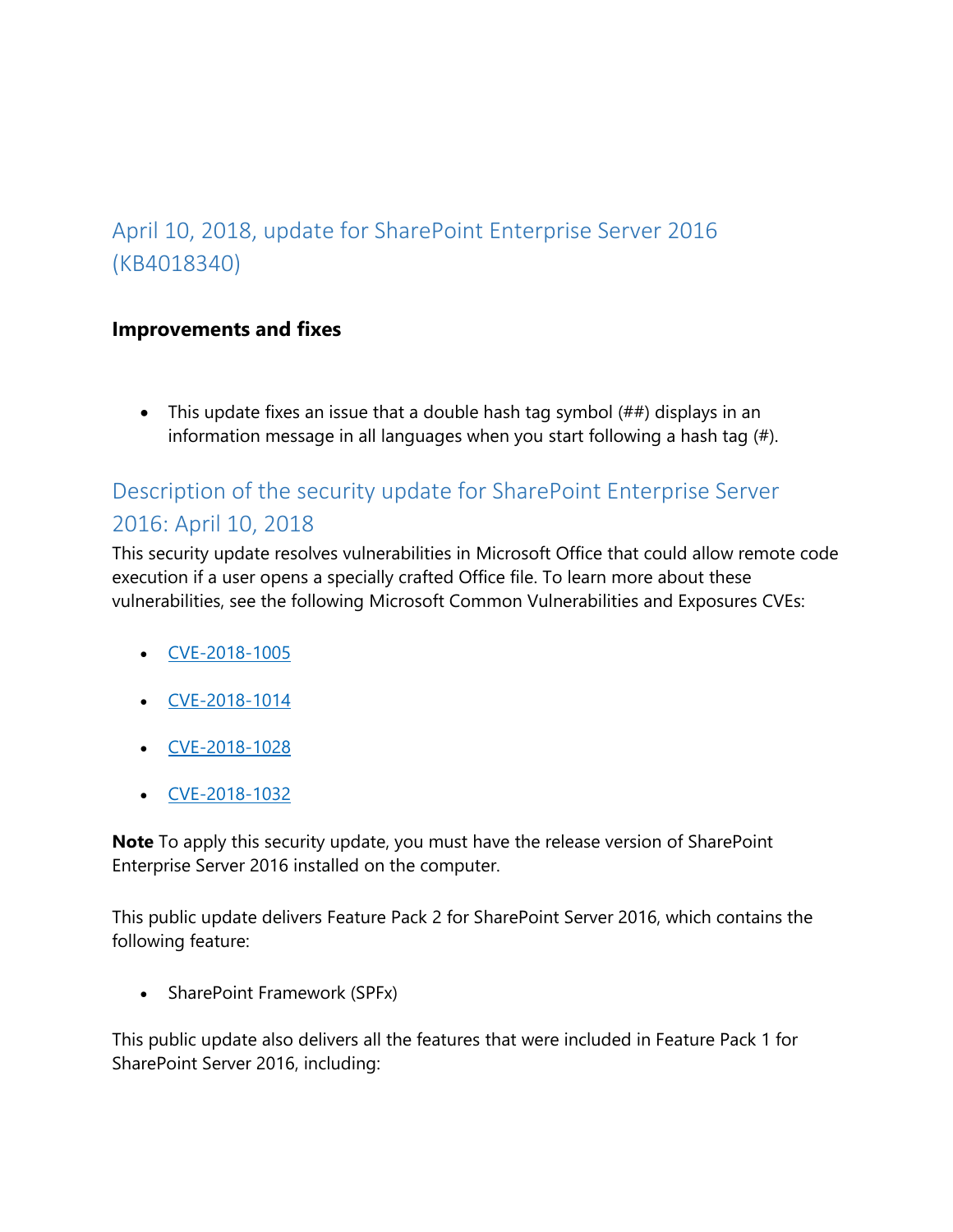- Administrative Actions Logging
- MinRole enhancements
- SharePoint Custom Tiles
- Hybrid Auditing (preview)
- Hybrid Taxonomy
- OneDrive API for SharePoint on-premises
- OneDrive for Business modern experience (available to Software Assurance customers)

The OneDrive for Business modern user experience requires an active Software Assurance contract at the time that the experience is enabled, either by installation of the public update or by manual enablement. If you don't have an active Software Assurance contract at the time of enablement, you must turn off the OneDrive for Business modern user experience.

#### **Improvements and fixes**

This security update contains improvements and fixes for the following nonsecurity issues in SharePoint Server 2016:

- The look-up fields such as FileRef and FileDirRef fields cannot be filtered by using SharePoint Representational State Transfer (REST) APIs.
- When you select the **See conversations** link of a followed user, you receive the following error message:

Looks like somebody deleted this conversation.

• You still receive status report reminders even after you are removed from the response list.

This security update contains improvements and fixes for the following nonsecurity issues in Project Server 2016: